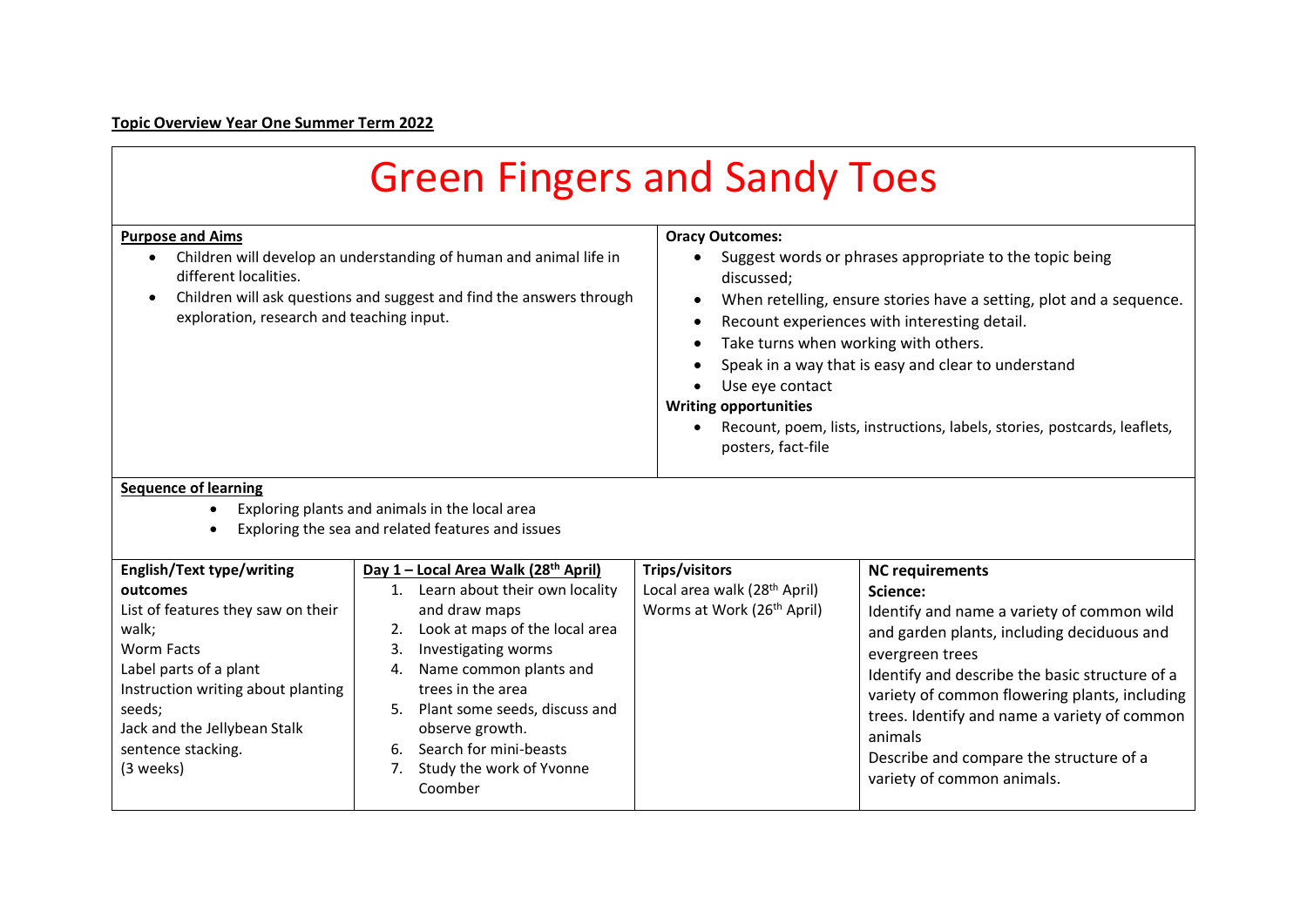|                                                                                                                                                                                                                                                                              | 8.<br>Digital photos                                                                                                                                                                                                                                                                                                                        |                           | Geography: Use aerial photographs and plan<br>perspectives to recognise landmarks and<br>basic human and physical features;<br>devise a simple map; and use and construct<br>basic symbols in a key;<br>Use simple fieldwork and observational skills<br>to study the geography of their school and its<br>grounds and the key human and physical<br>features of its surrounding environment.<br>Art: to use a range of materials creatively to<br>design and make products<br>to use drawing, painting and sculpture to<br>develop and share their ideas<br>to develop a wide range of art and design<br>techniques in using colour, pattern, texture,<br>line, shape, form and space<br>learn about the work of a range of artists,<br>craft makers and designers |
|------------------------------------------------------------------------------------------------------------------------------------------------------------------------------------------------------------------------------------------------------------------------------|---------------------------------------------------------------------------------------------------------------------------------------------------------------------------------------------------------------------------------------------------------------------------------------------------------------------------------------------|---------------------------|---------------------------------------------------------------------------------------------------------------------------------------------------------------------------------------------------------------------------------------------------------------------------------------------------------------------------------------------------------------------------------------------------------------------------------------------------------------------------------------------------------------------------------------------------------------------------------------------------------------------------------------------------------------------------------------------------------------------------------------------------------------------|
| Recount about the trip<br>Sentence stacking<br>Poems<br>Sea themed stories to share at<br>story-time or use for sentence<br>stacking:<br>Captain Green and the Plastic<br>Scene<br>Sally and the Limpet<br>Tiddler<br>Sharing a Shell<br>Snail and the Whale<br>Rainbow Fish | Bristol Aquarium Visit (Mon 16th May)<br>Sea creature facts<br>1.<br>Stories about sea-life<br>2.<br>Learn songs about the sea<br>3.<br>Create sea-life setting (DT)<br>4.<br>Sea pollution<br>5.<br>Create sea pollution news<br>6.<br>report using iPads and props<br>Make sea-life biscuits<br>7.<br>Digital Art and photos/videos<br>8. | Visit to Bristol Aquarium | Science:<br>identify and name a variety of common<br>animals including fish,<br>identify and name a variety of common<br>animals that are carnivores, herbivores and<br>omnivores<br>describe and compare the structure of a<br>variety of common animals<br>DT: design purposeful, functional, appealing<br>products for themselves and other users<br>based on design criteria                                                                                                                                                                                                                                                                                                                                                                                    |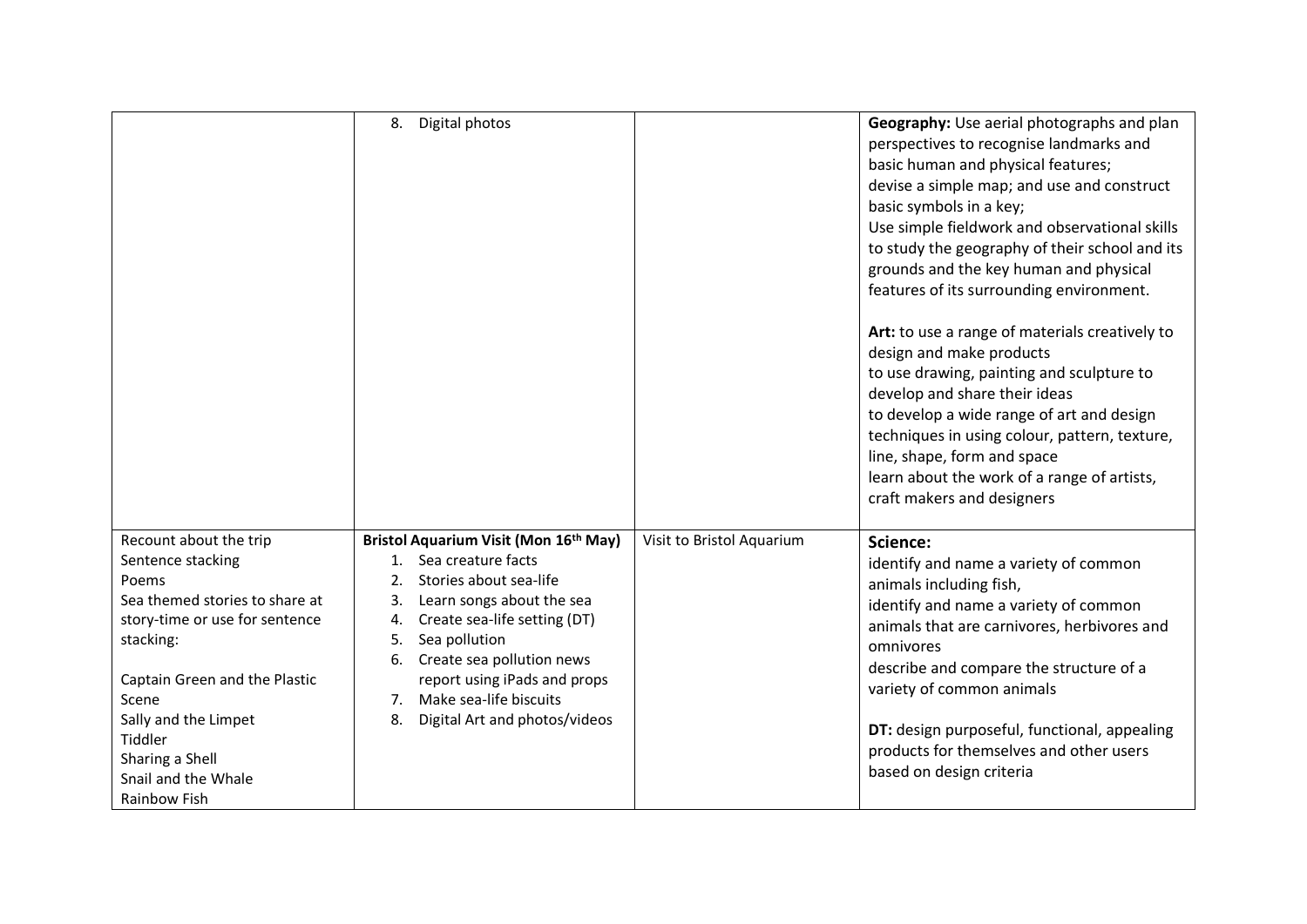| Dolphin Boy<br>Commotion in the Ocean<br>The Lighthouse Keeper's Lunch                                                                 |                                                                                                                                                                                                                                                                                                                                                                                                                                                                                                                                                                                                                          |                       | select from and use a range of tools and<br>equipment<br>select from and use a wide range of materials<br>Computing:<br>create and debug simple programs<br>use technology purposefully to create,<br>organise, store, manipulate and retrieve<br>digital content<br>use technology safely and respectfully,<br>keeping personal information private;                                                                                                                                                                                                                                                                                                                                                                                            |
|----------------------------------------------------------------------------------------------------------------------------------------|--------------------------------------------------------------------------------------------------------------------------------------------------------------------------------------------------------------------------------------------------------------------------------------------------------------------------------------------------------------------------------------------------------------------------------------------------------------------------------------------------------------------------------------------------------------------------------------------------------------------------|-----------------------|--------------------------------------------------------------------------------------------------------------------------------------------------------------------------------------------------------------------------------------------------------------------------------------------------------------------------------------------------------------------------------------------------------------------------------------------------------------------------------------------------------------------------------------------------------------------------------------------------------------------------------------------------------------------------------------------------------------------------------------------------|
| Instruction writing<br>Sentence stacking about seaside<br>stories<br>Posters<br>Leaflets<br>Labelling<br>The Lighthouse Keeper's Lunch | 2nd hook- Seaside Day in School OR<br>Trip to the seaside (Weds 22nd June)<br>1. Look at maps, pictures and video<br>clips of seaside towns nowadays. Make<br>beach huts, pebble decorating, shell<br>drawings, make ice-lollies.<br>2. Features of seaside holidays in the<br>past (Victorian): transport (Brunel)<br>clothing, entertainment, food. Make<br>puppets and bathing machines<br>3. Investigate materials used for<br>spades, buckets, clothing etc<br>4. Safety at sea: Lighthouses,<br>shipwrecks, Grace Darling, Lifeboats,<br>RNLI fundraising event.<br>5. Weather and safety in the sun and<br>water. | Visit to the seaside? | Science: distinguish between an object and<br>the material from which it is made;<br>identify and name a variety of everyday<br>materials, including wood, plastic, glass,<br>metal, water, and rock;<br>describe the simple physical properties of a<br>variety of everyday materials<br>compare and group together a variety of<br>everyday materials on the basis of their<br>simple physical properties.<br>observe changes across the four seasons;<br>observe and describe weather associated<br>with the seasons and how day length varies.<br>Art: to use a range of materials creatively to<br>design and make products;<br>to use drawing, painting and sculpture to<br>develop and share their ideas, experiences<br>and imagination; |